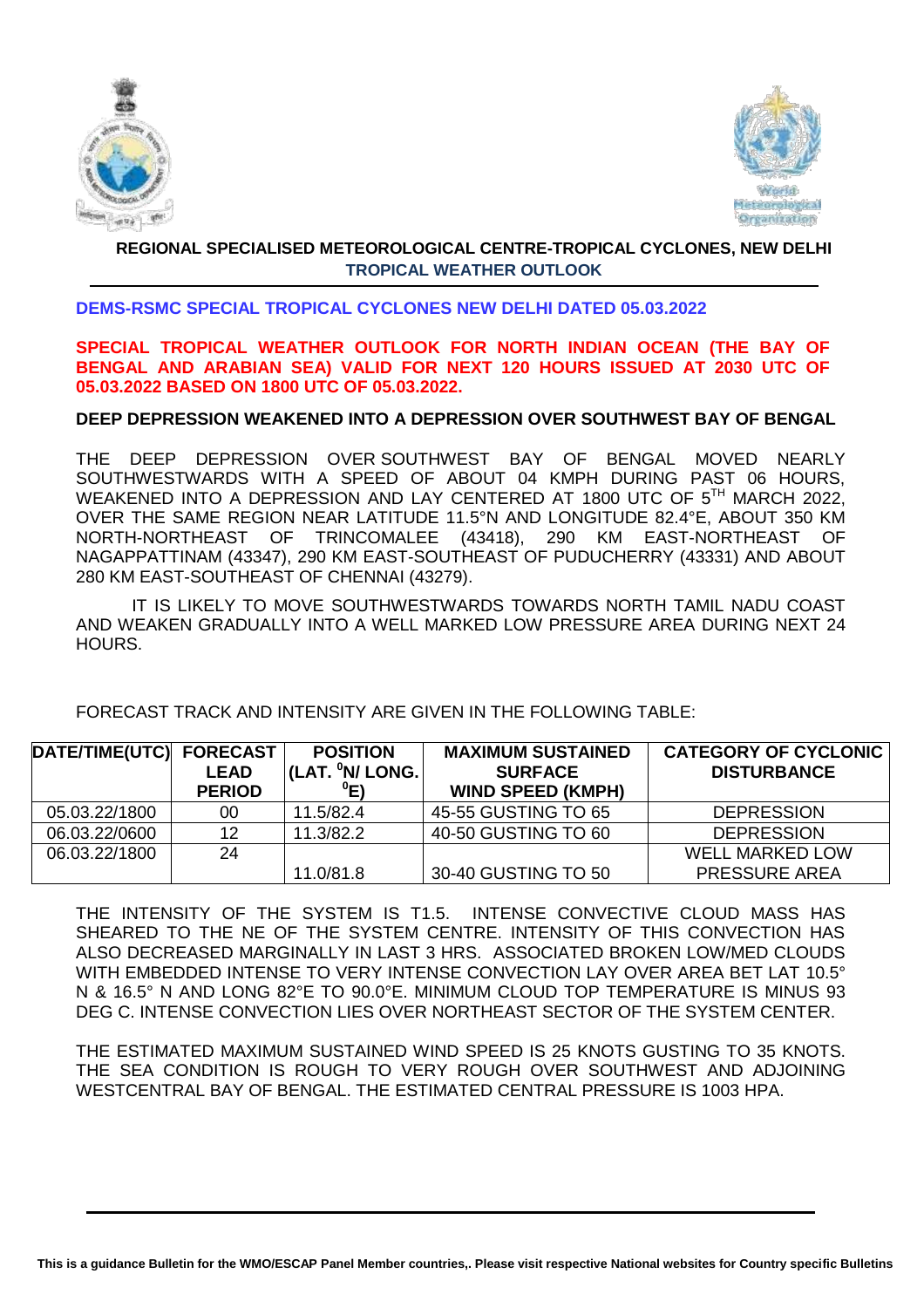#### **REMARKS**:

.

SEA SURFACE TEMPERATURE IS AROUND 28-29<sup>0</sup>C OVER SOUTHWEST AND WESTCENTRAL BOB. TROPICAL CYCLONE HEAT POTENTIAL IS AROUND 60-80 KJ/CM<sup>2</sup> OVER THE SAME REGION. THE MADDEN JULIAN INDEX (MJO) CURRENTLY LIES IN PHASE 5 WITH AMPLITUDE LESS THAN 1. IT IS LIKELY TO CONTINUE IN THE SAME PHASE FOR NEXT 2 DAYS WITH AMPLITUDE REMAINING LESS THAN 1. THE PHASE OF MJO IS CONDUCIVE FOR ENHANCED CONVECTION DURING NEXT 2-3 DAYS.

LOW LEVEL VORTICITY IS AROUND 100  $X10^{-6}$  S $^{-1}$  AROUND THE SYSTEM CENTRE. VERTICALLY, IT IS EXTENDING UPTO 500 HPA LEVEL. LOW LEVEL CONVERGENCE HAS DECREAED AND IS AROUND 10  $X10^{-5}$  S $^{-1}$  TO THE NORTHEAST OF THE SYSTEM CENTRE. UPPER LEVEL DIVERGENCE IS ABOUT 10  $X10^{-5}$  S $^{-1}$  TO THE EAST OF THE SYSTEM CENTRE. WIND SHEAR IS MODERATE(20 KNOTS) AROUND THE SYSTEM CENTRE AND INCREASES WESTWARDS TOWARDS TAMILNADU COAST.

UNDER THE INFLUENCE OF THE RIDGE IN MID-TROPOSPHERIC LEVEL OVER SOUTH PENINSULAR INDIA AND ADJOINING ARABIAN SEA, TO THE NORTHWEST OF THE SYSTEM, THE SYSTEM WOULD MOVE SOUTHWESTWARDS AND DUE TO DRY AIR INCURSION FROM SOUTHWEST SECTOR, DECREASED CORIOLOIS PARAMETER, THE SYSTEM WOULD START WEAKENING GRADUALLY.

MOST OF THE NUMERICAL MODELS ARE UNANIMOUS THAT THE SYSTEM WOULD MOVE SOUTHWESTWARDS DURING NEXT 24 HOURS.

. IN VIEW OF ALL THE ABOVE, IT IS INFERRED THAT THE DEPRESSION OVER SOUTHWEST BOB IS LIKELY TO MOVE TOWARDS NORTH TAMILNADU COAST AND WEAKEN GRADUALLY INTO A WELL MARKED LOW PRESURE AREA DURING NEXT 24 HOURS.

THE NEXT BULLETIN WILL BE ISSUED AT 0300 UTC OF 06<sup>TH</sup> MARCH, 2022.

(SHOBHIT KATIYAR ) SCIENTIST-C RSMC, NEW DELHI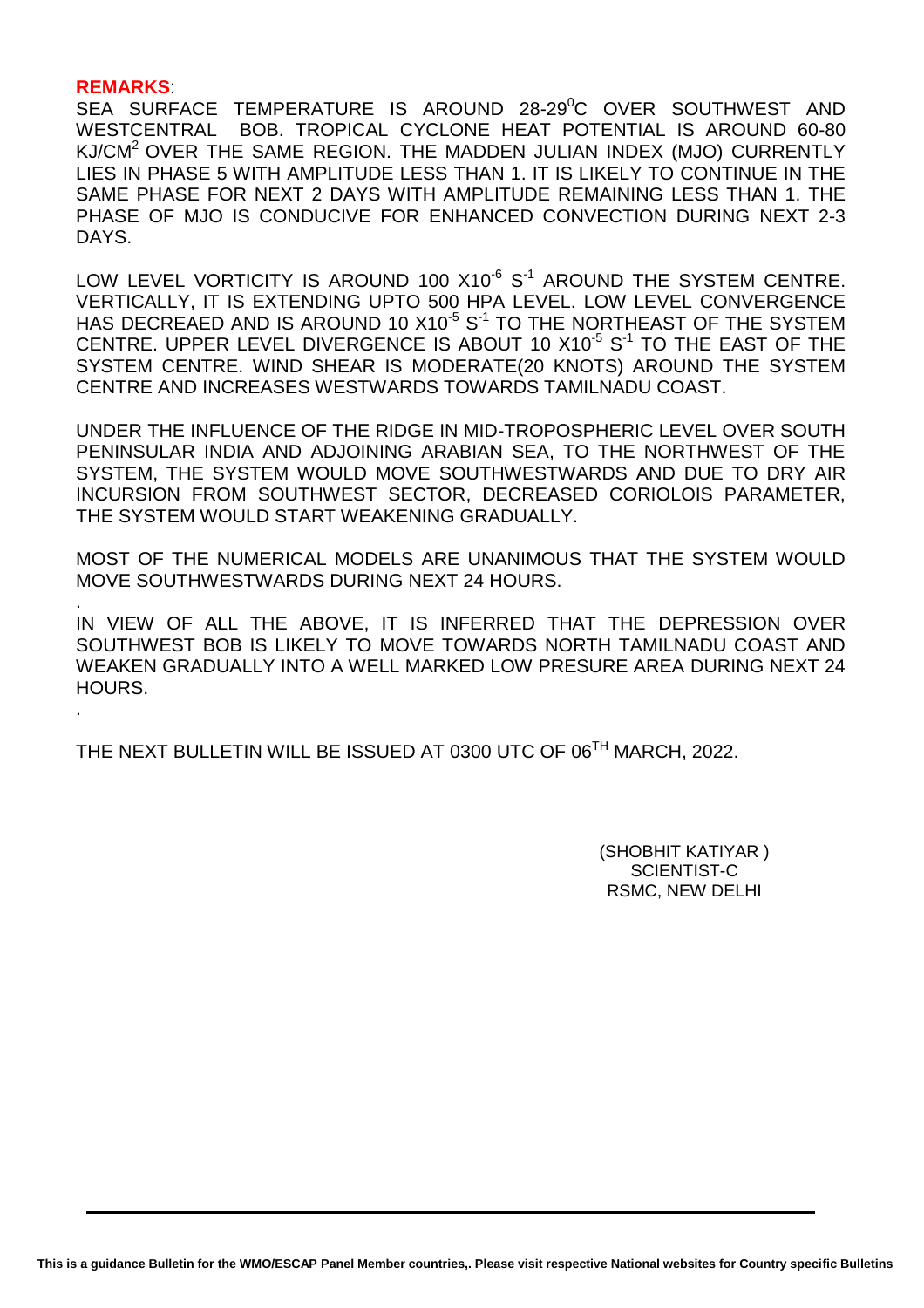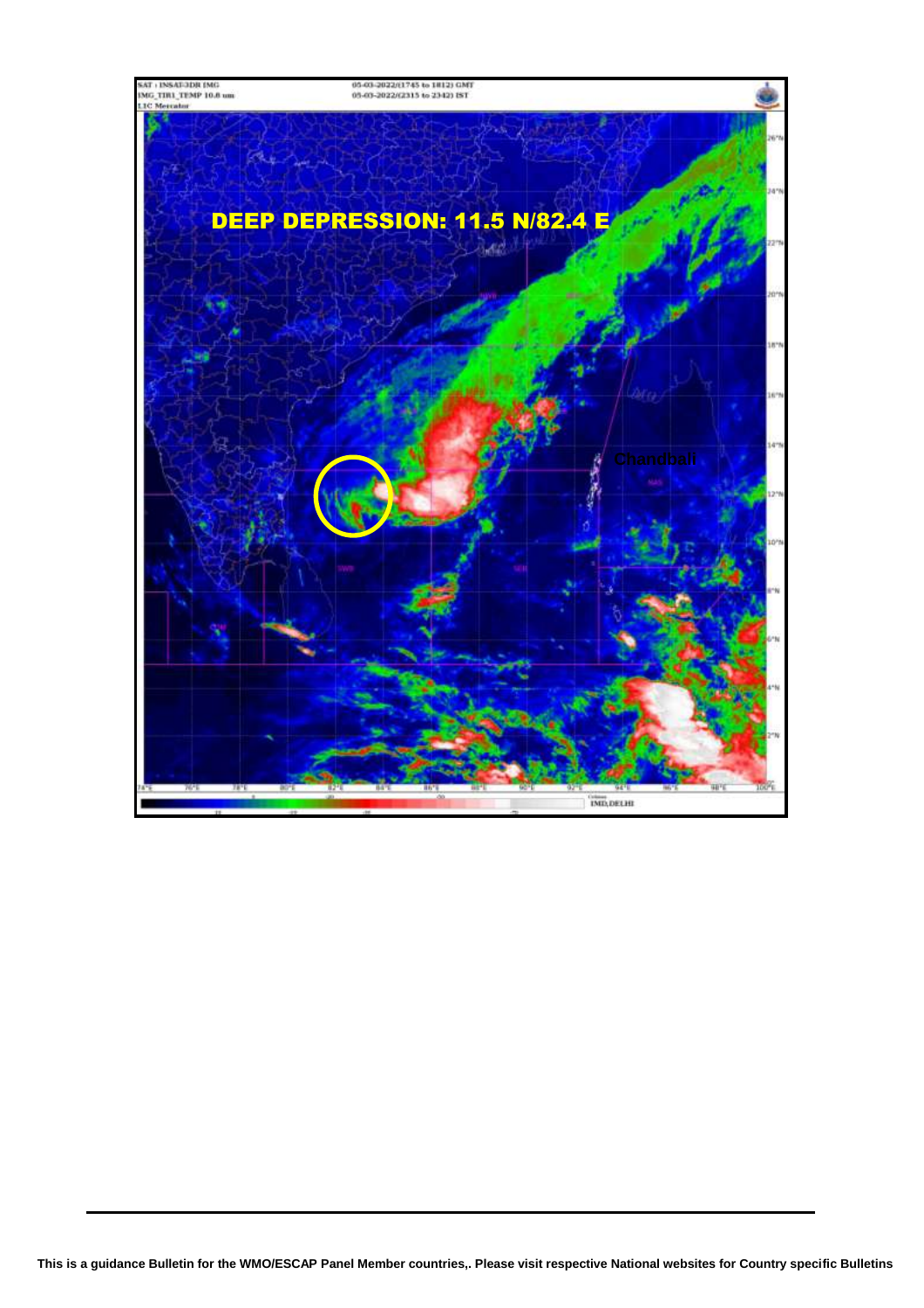# **OBSERVED AND FORECAST TRACK ALONGWITH CONE OF UNCERTAINTY OF DEPRESSION OVER SOUTHWEST BAY OF BENGAL BASED ON 1800 UTC OF 5 th MARCH, 2022**

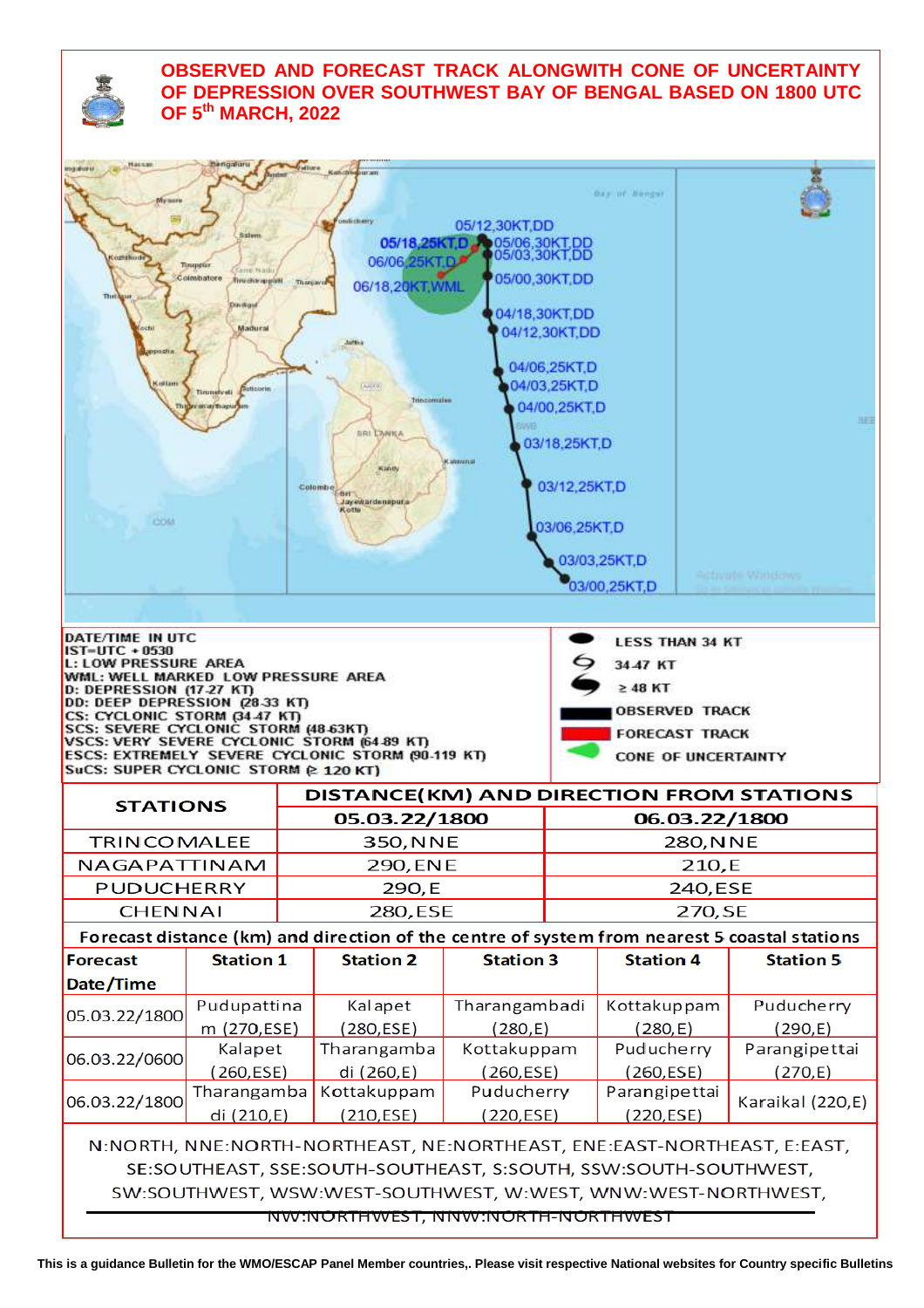

| <b>MSW (knot/kmph)</b>   | Impact                 | Action                                        |
|--------------------------|------------------------|-----------------------------------------------|
| $28-33(52-61)$           | Very rough seas        | Total suspension of fishing operations        |
| 34-49 (62-91)            | High to very high seas | Total suspension of fishing operations        |
| $50-63(92-117)$          | Very high seas         | Total suspension of fishing operations        |
| $\geq 64$ ( $\geq 118$ ) | <b>Phenomenal</b>      | <b>Total suspension of fishing operations</b> |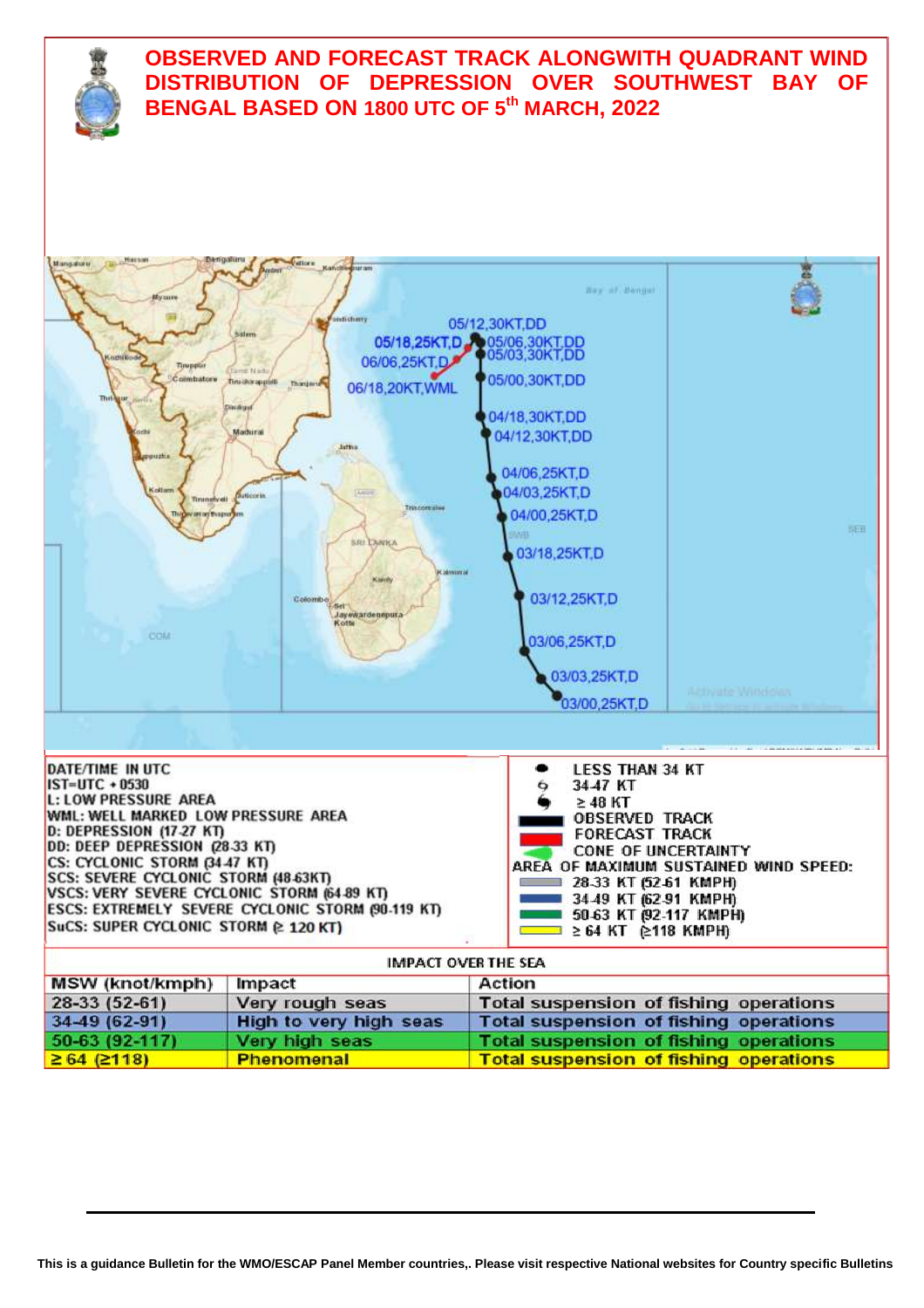

# **Fishermen Warning for North India Ocean**